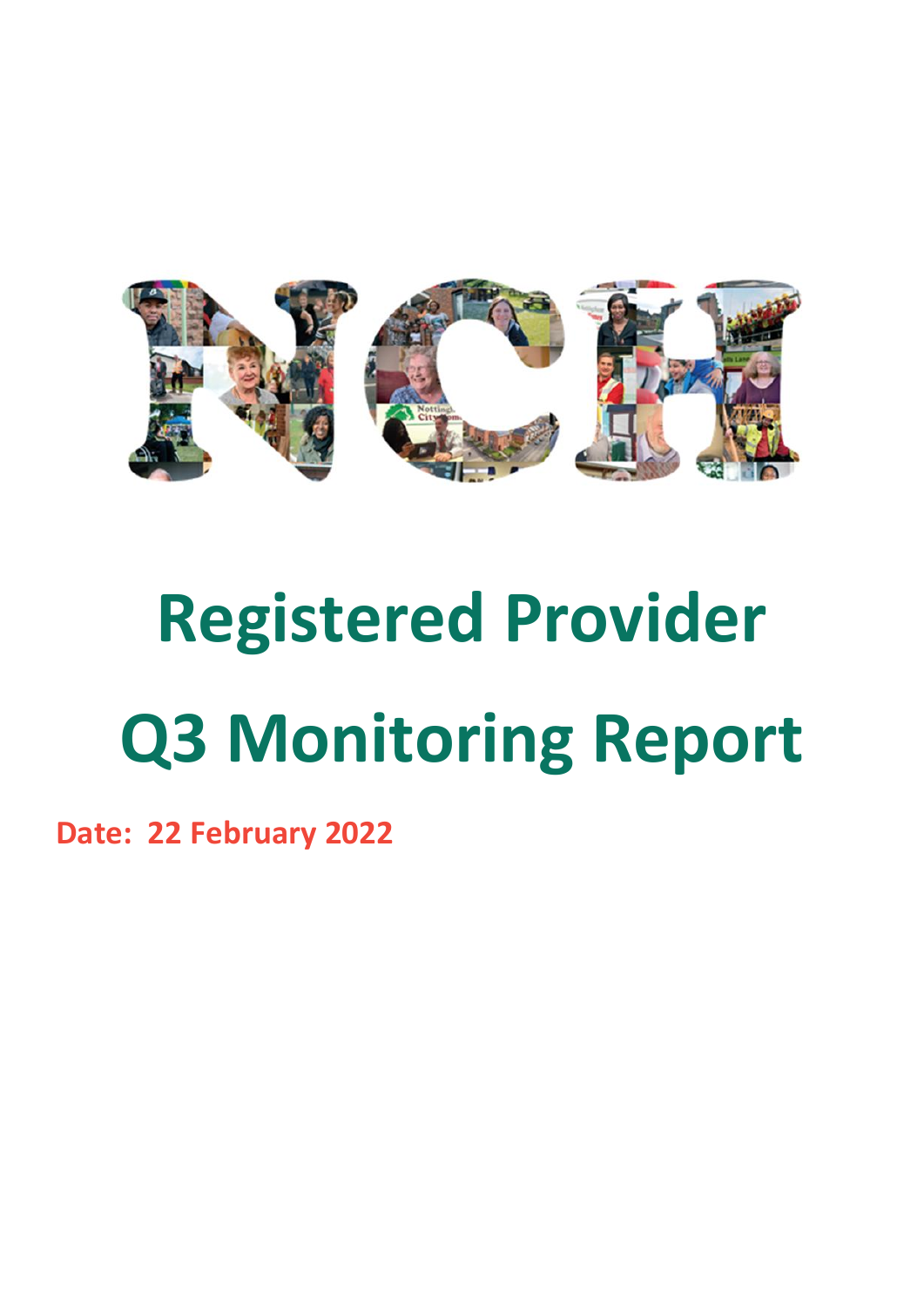#### **Contents**

| <b>Q3 Finance Monitoring</b>                           |    |
|--------------------------------------------------------|----|
| <b>Q3 Performance Monitoring</b>                       | 8  |
| <b>Q3 NCH RP Stock Compliance Dashboard Monitoring</b> | 18 |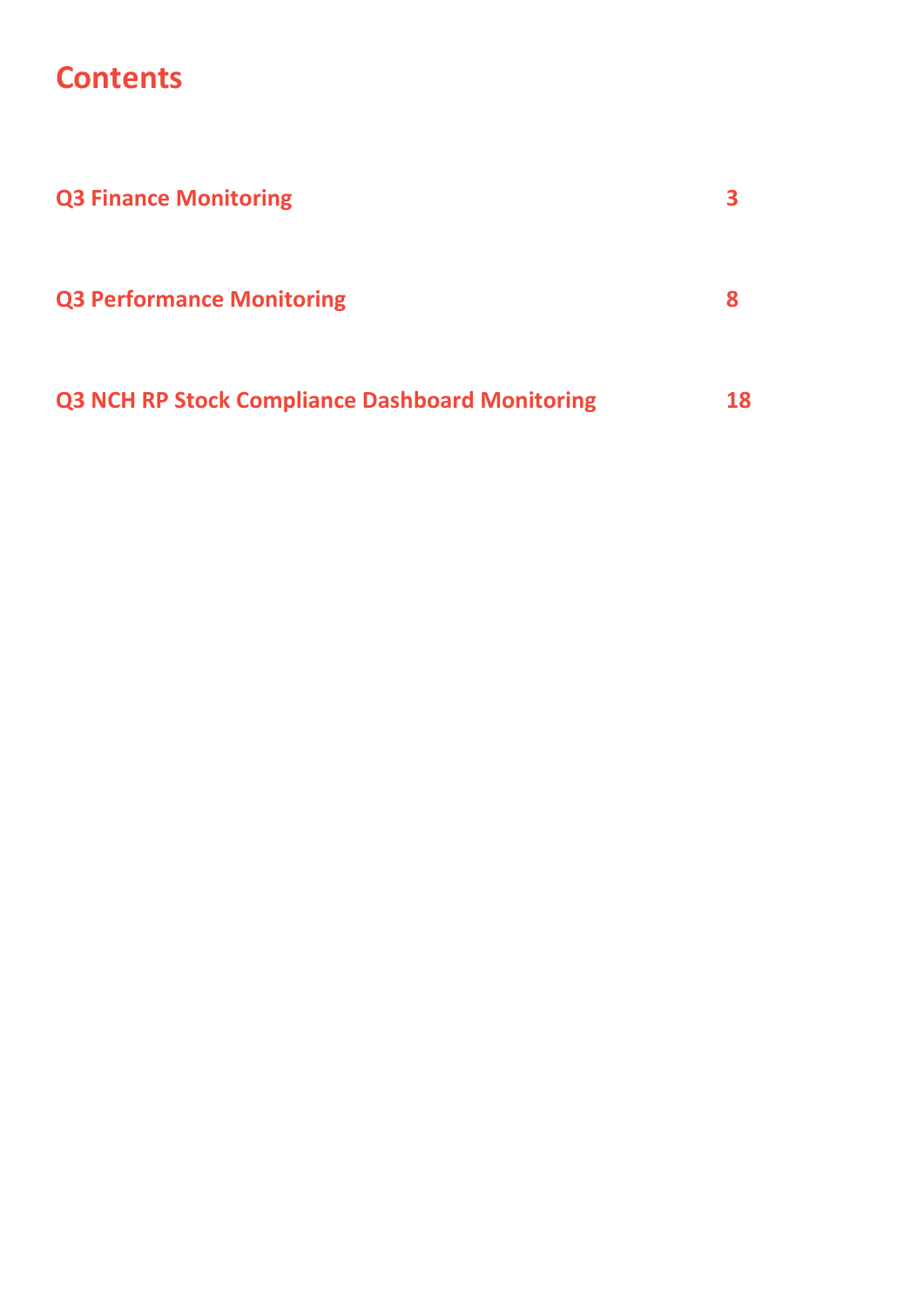

### **Finance Monitoring**

#### Income and Expenditure

Nottingham City Homes Registered Provider (NCH RP) management accounts show a surplus of £164k at the end of Quarter 3, a position which is above that budgeted of £113k. The full year budget is a surplus of £150k. Given the increased surplus achieved in year, the forecast outturn position was increased to £221k in Quarter 2 and has been retained.

A summary of the financial position at the end of Quarter 3 together with the budget and forecast outturn for the financial year is shown in Appendix 1.

The current financial position has improved since Quarter 2 as additional homes have been leased during the year and rent loss through voids as well as anticipated bad debt levels have been less than those prudently assumed in the budget. The forecast was increased to reflect this in Quarter 2. Further properties shall be leased over the final Quarter but not in such numbers that will impact significantly on the outturn position, as shown in Appendix 3. The forecast shows a prudent and fully achievable position but with current performance likely to continue across Quarter 4, it is probable that the final outturn will exceed forecast, increasing the level of surplus.

Appendix 2 shows income and expenditure for the financial year by the activities undertaken by NCH RP. Central costs includes the estimated corporation tax charge and any other costs not directly attributable to an activity e.g. Board training, NCH senior management and support services. The budget and forecast figures assume that lease and NCH Service Level Agreement (SLA) charges, agreed and approved by the Board, commence on the day the property is leased by NCH RP.

#### Capital & Leases

NCH RP currently owns land and 39 homes at a cost of just under £5 million. At the end of the Quarter 3, 330 homes were leased by NCH RP and this is forecast to rise to 346 by the year-end. Approval is in place for leased properties to increase further next year where demand supports this. These figures are shown in the Capital and Leases summary in Appendix 3, with colour coding used to show how these assets relate to the activities included in Appendix 2. NCH RP current leases 24 homes at Fairham House from NCH EL and this lease has been extended into 2022/23 following Board approval.

Nottingham City Council (NCC) loans are in place for Church Square and Martin's Reach and NCC approval is in place to provide a loan to support the cost of the 8 Move-on homes. Draw down of this loan has been requested and is still with NCC, who initially proposed a commercial loan interest rate. Although drawdown has been delayed by NCC, it is understood that it will be provided at rates (PWLB+0.4%) provided on previous loans by NCC.

In the absence of an NCC loan for the Move-on homes NCH is supporting the RP. It is proposed that an interest contribution is paid to NCH at an PWLB 1 year annuity loan rate (2.12%) up to the value of the outstanding loan (£0.734m).

Current PWLB rates, with the addition of NCC's 0.4% uplift, are as follows. For comparison, the table includes the fixed loan rates on the two existing NCC loans held by NCHRP.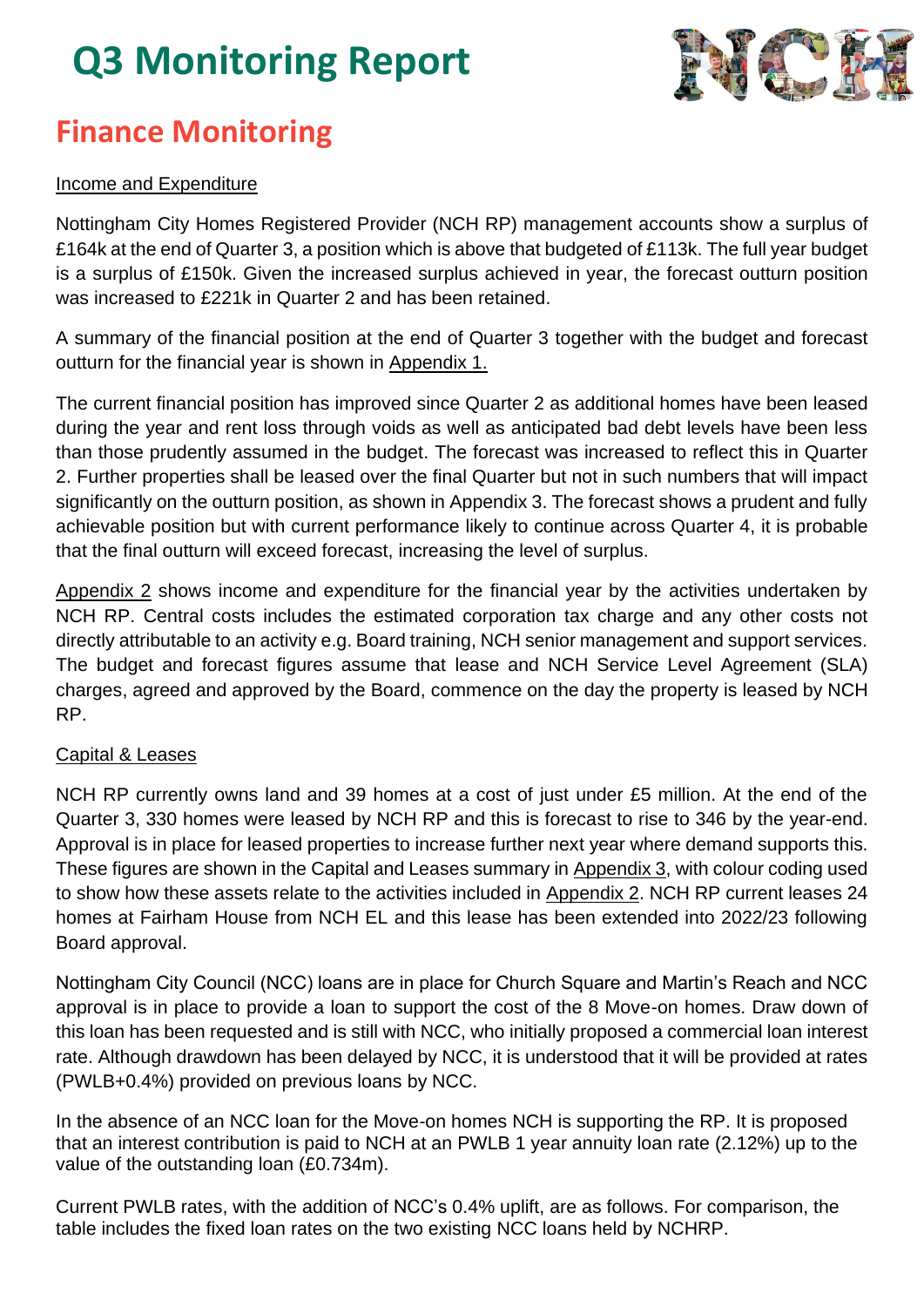| Loan<br>Period (Yrs) | <b>PWLB</b><br>Rate | <b>NCC</b><br>Rate | <b>Martins</b><br>Reach | <b>Church</b><br><b>Square</b> |
|----------------------|---------------------|--------------------|-------------------------|--------------------------------|
| 30                   | 2.61%               | 3.01%              |                         |                                |
| 40                   | 2.63%               | 3.03%              |                         |                                |
| 50                   | 2.58%               | 2.98%              | 3.35%                   | 3.21%                          |

#### Financial, Legal & Risk Implications

The cumulative surplus position since NCH RP commenced trading provided reserves of £42k at the end of the 2020/21 financial year. The delivery of a surplus in line with the forecast in 2021/22 will mean that NCH RP will hold reserves of £263k by the financial year-end. This well exceeds the cost to date of servicing debt and capital asset expenditure. NCH RP reserves would be reduced by any pre-start costs incurred on new build / refurbishment schemes that did not go ahead e.g. Laura Chambers Lodge.

The current risks in relation to the Company's financial position are:

- Turnover of tenancies and void periods;
- Level of bad debt;
- Additional leases established during the year; and
- Timing of homes leased and let.

Any significant change in the full year outturn position will be affected by tenancies, void periods and number of additional leases secured and in place across the remainder of the financial year.

The format of the loan agreements referred to in the report have been agreed with NCC Legal and it is anticipated the loan agreement for the 8 Move-on homes will be in the same format.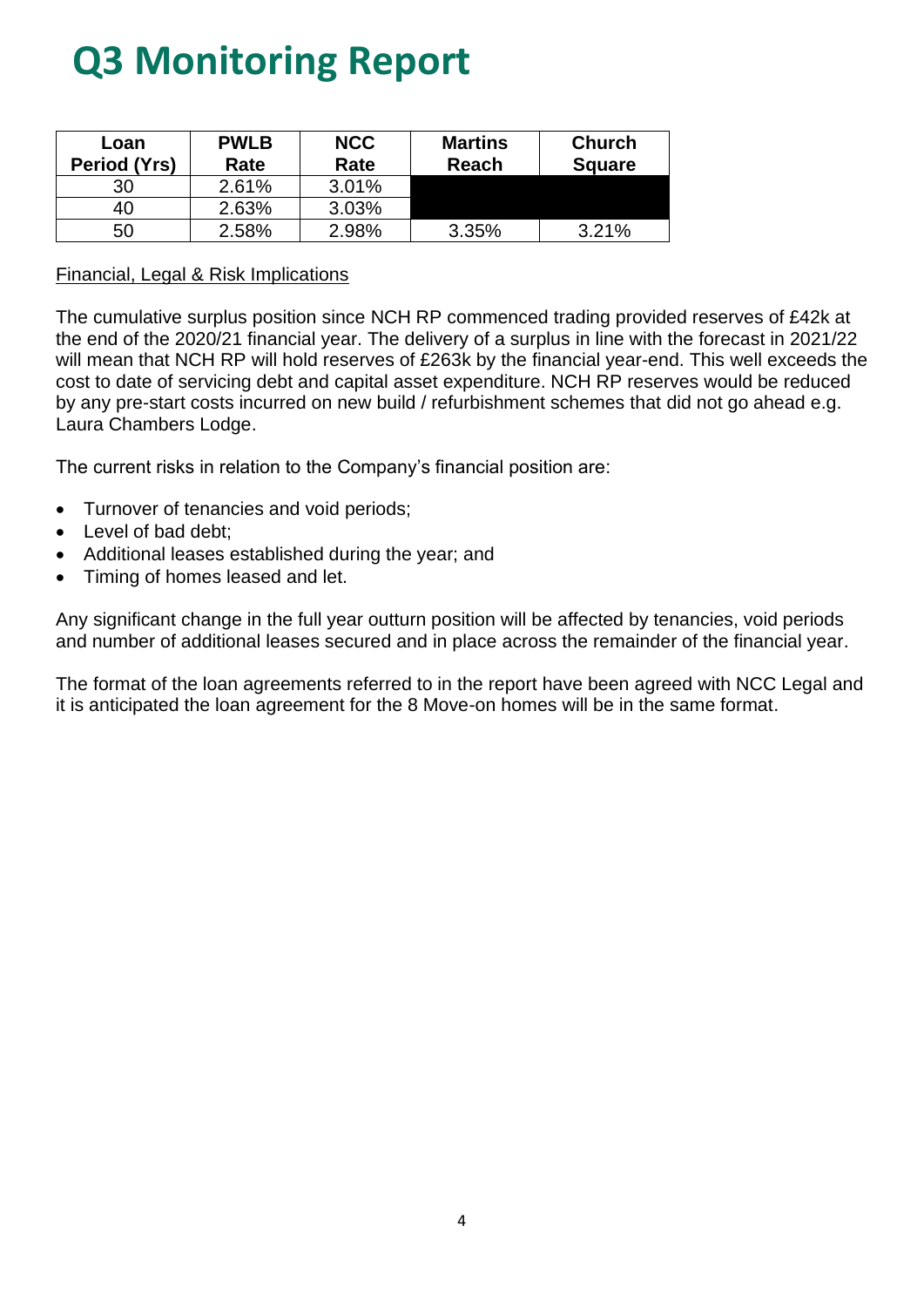

#### **Appendix 1**

#### **NCH RP - Income & Expenditure Quarter 3 2021/22**

|                           | <b>BUDGET</b><br><b>Year To Date</b> | <b>ACTUAL</b><br><b>Year To Date</b> | <b>VARIANCE</b><br><b>Year To Date</b> | <b>BUDGET</b><br><b>Full Year</b> | <b>FORECAST</b><br><b>Full year</b> | <b>VARIANCE</b><br><b>Full Year</b> |
|---------------------------|--------------------------------------|--------------------------------------|----------------------------------------|-----------------------------------|-------------------------------------|-------------------------------------|
|                           | £'000                                | £'000                                | £'000                                  | £'000                             | £'000                               | £'000                               |
| <b>Income</b>             |                                      |                                      |                                        |                                   |                                     |                                     |
|                           |                                      |                                      |                                        |                                   |                                     |                                     |
| Rental Income             | 4,317                                | 4,462                                | (145)                                  | 5,656                             | 6,007                               | (351)                               |
| Other                     | 51                                   | 46                                   | 5                                      | 68                                | 68                                  | 0                                   |
| <b>Total</b>              | 4,368                                | 4,508                                | (140)                                  | 5,724                             | 6,075                               | (351)                               |
| Less :                    |                                      |                                      |                                        |                                   |                                     |                                     |
|                           |                                      |                                      |                                        |                                   |                                     |                                     |
| <b>Expenditure</b>        |                                      |                                      |                                        |                                   |                                     |                                     |
|                           |                                      |                                      |                                        |                                   |                                     |                                     |
| Management (SLA)          | ,402                                 | 1,416                                | 13                                     | 1,837                             | 1,880                               | 43                                  |
| Lease, Repairs & Property | 2,510                                | 2,648                                | 138                                    | 3,283                             | 3,596                               | 313                                 |
| Loan Interest             | 92                                   | 92                                   | $\Omega$                               | 123                               | 123                                 | 0                                   |
| <b>Other Costs</b>        | 251                                  | 188                                  | (64)                                   | 331                               | 255                                 | (76)                                |
| <b>Total</b>              | 4,255                                | 4,343                                | 88                                     | 5,574                             | 5,854                               | 280                                 |
|                           |                                      |                                      |                                        |                                   |                                     |                                     |
| (Surplus)                 | (113)                                | (164)                                | (52)                                   | (150)                             | (221)                               | (71)                                |
|                           |                                      |                                      |                                        |                                   |                                     |                                     |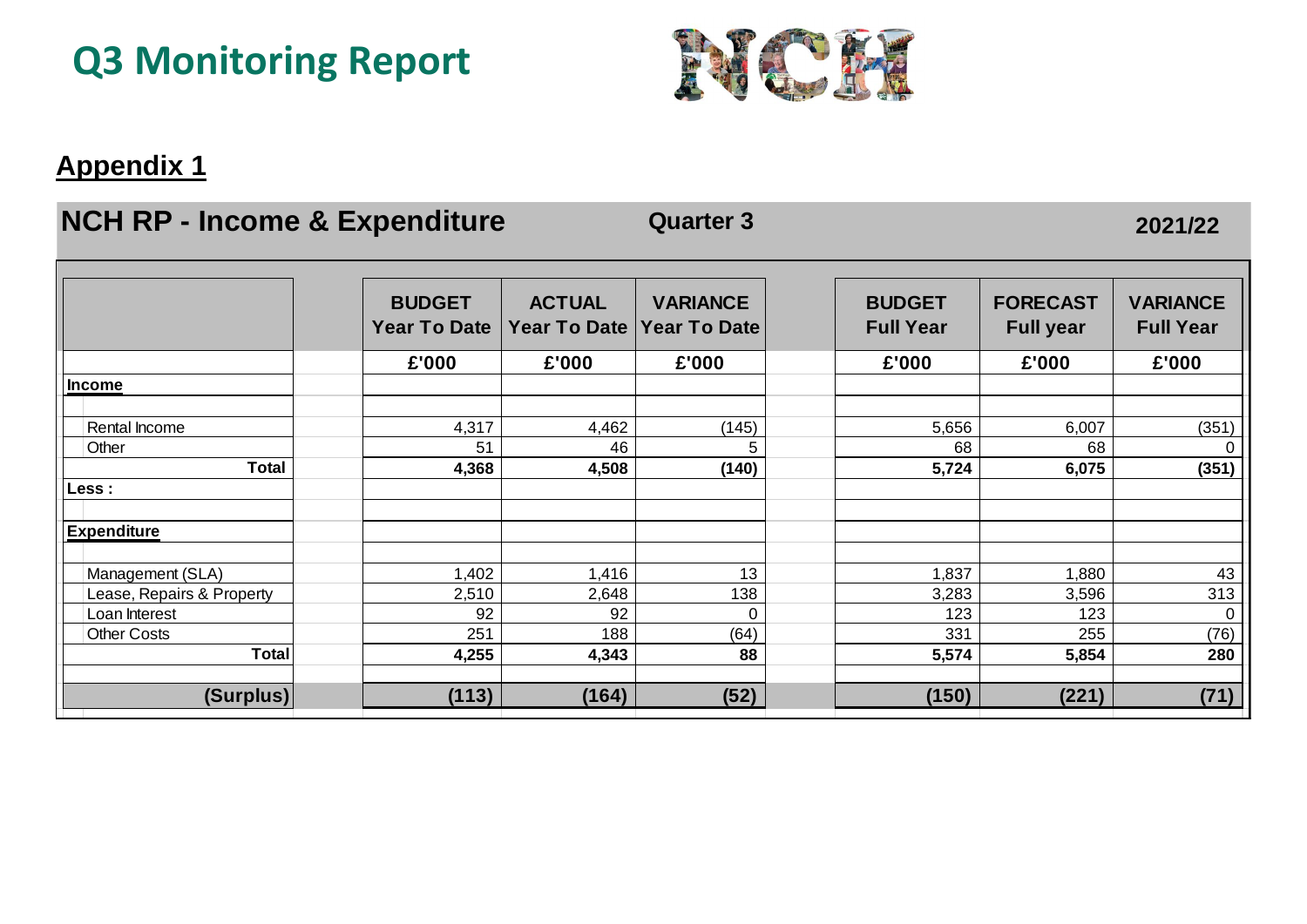#### **Appendix 2**

#### **FORECAST OUTSTAN POSITION INCH RP - Full Year Forecast <b>2021/22 2021/22 2021/22**



| <b>NCH RP - Full Year Forecast</b> |                                 |                |                                    |                                                      |                                       |              |  |
|------------------------------------|---------------------------------|----------------|------------------------------------|------------------------------------------------------|---------------------------------------|--------------|--|
|                                    | <b>SOCIAL</b><br><b>HOUSING</b> | <b>MOVE-ON</b> | <b>HOMELESS</b><br><b>FAMILIES</b> | <b>PSLs &amp;</b><br><b>SERVICE</b><br><b>LEASES</b> | <b>HIGHWOOD</b><br><b>HOUSE</b><br>29 | <b>TOTAL</b> |  |
| <b>HOMES</b>                       | 31                              | 8              | 185                                | 132                                                  |                                       | 385          |  |
|                                    | £'000                           | £'000          | £'000                              | £'000                                                | £'000                                 | £'000        |  |
| <b>Income</b>                      |                                 |                |                                    |                                                      |                                       |              |  |
|                                    |                                 |                |                                    |                                                      |                                       |              |  |
| <b>Rental Income</b>               | 201                             | 94             | 2,827                              | 2,351                                                | 534                                   | 6,007        |  |
| Other                              | 6                               | 32             |                                    |                                                      | 30                                    | 68           |  |
| <b>Total</b>                       | 207                             | 126            | 2,827                              | 2,351                                                | 564                                   | 6,075        |  |
| Less :                             |                                 |                |                                    |                                                      |                                       |              |  |
| <b>Expenditure</b>                 |                                 |                |                                    |                                                      |                                       |              |  |
| Management (SLA)                   | 10                              | 24             | 1,106                              | 437                                                  | 281                                   | 1,858        |  |
| Lease, Repairs & Property          | 74                              | 23             | 1,506                              | 1,750                                                | 246                                   | 3,599        |  |
| Loan Interest                      | 107                             | 16             |                                    |                                                      |                                       | 123          |  |
| <b>Other Costs</b>                 | 4                               | 41             | 59                                 | 47                                                   | 17                                    | 168          |  |
| <b>Total</b>                       | 195                             | 104            | 2,671                              | 2,234                                                | 544                                   | 5,748        |  |
| <b>Central Costs</b>               |                                 |                |                                    |                                                      |                                       | 106          |  |
| (Surplus)                          | (13)                            | (22)           | (155)                              | (117)                                                | (20)                                  | (221)        |  |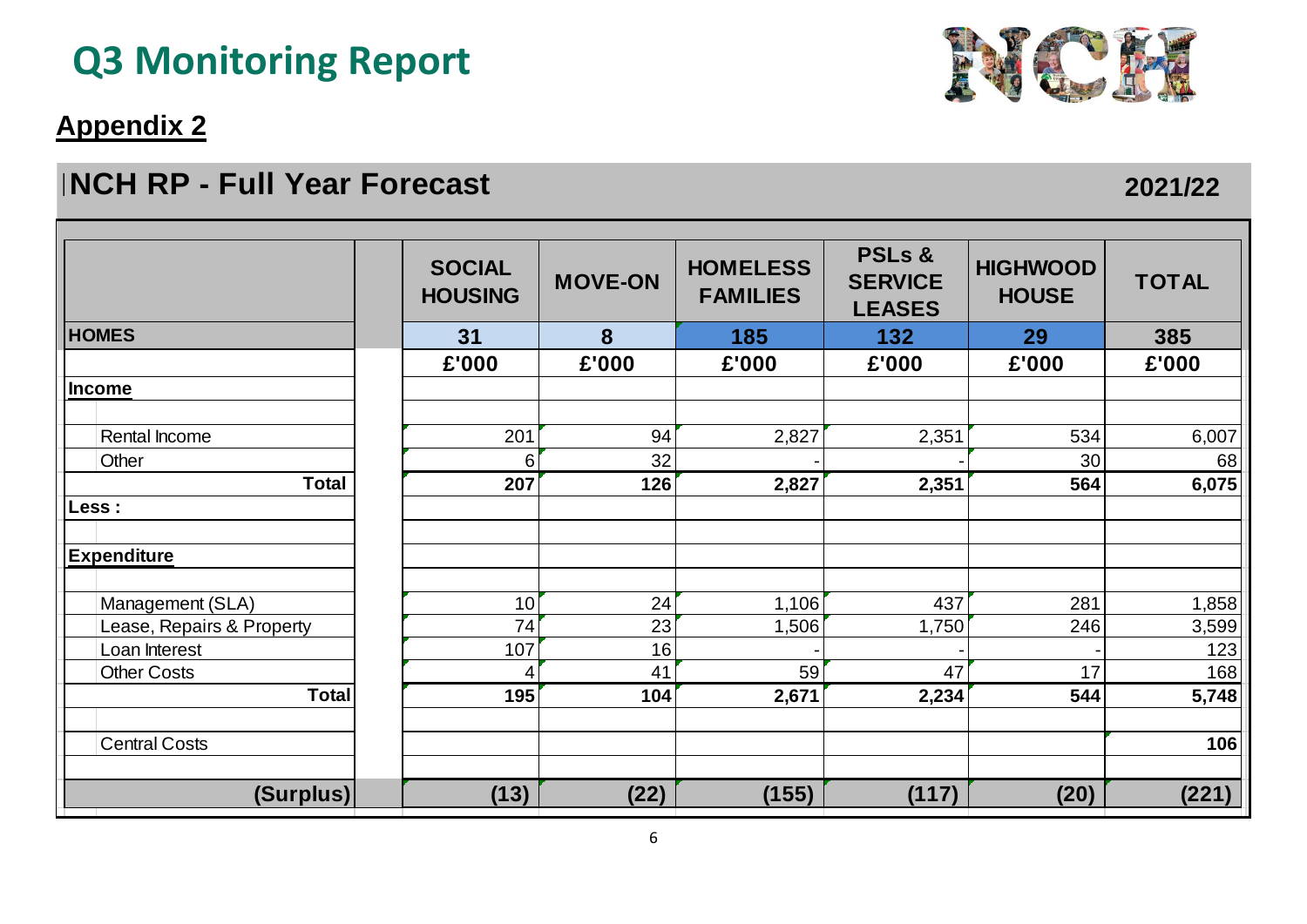#### **Appendix 3**

### **Capital and Leases**

|                                                   | <b>Quarter 3</b> |       | <b>Forecast</b> | <b>Financing:</b> |                       |
|---------------------------------------------------|------------------|-------|-----------------|-------------------|-----------------------|
|                                                   |                  |       |                 | Loan $*$          | <b>Grant &amp;</b>    |
| <b>NCHRP Owned</b>                                | <b>Homes</b>     | £'000 | <b>Homes</b>    | £'000             | <b>Reserves</b>       |
|                                                   |                  |       |                 |                   |                       |
| <b>Church Square</b>                              | 17               | 2,673 | 17              | 2,193             | 480                   |
| <b>Martin's Reach</b>                             | 14               | 1,140 | 14              | 1,106             | 34                    |
| <b>Move On Accommodation</b>                      | 8                | 1,158 | 8               | 734               | 424                   |
| <b>Total Owned</b>                                | 39               | 4,971 | 39              | 4,033             | 938                   |
|                                                   |                  |       |                 |                   |                       |
| <b>Managed under leases</b>                       |                  |       |                 |                   | <b>Approved Homes</b> |
| <b>NCH &amp; NCHEL</b>                            | 185              |       | 185             |                   | 244                   |
| Private Sector Landlords - general                | 21               |       | 27              |                   | 48                    |
| <b>Private Sector Landlords - serviced leases</b> | 95               |       | 105             |                   | 126                   |
| NCC - Highwood House                              | 29               |       | 29              |                   | 29                    |
| <b>Total Leased</b>                               | 330              |       | 346             |                   | 447                   |
|                                                   |                  |       |                 |                   |                       |
| <b>TOTAL HOMES</b>                                | 369              |       | 385             |                   |                       |

\* - the Move-on loan is yet to be drawndown from NCC. This will be done once agreement on loan rate is made with NCC.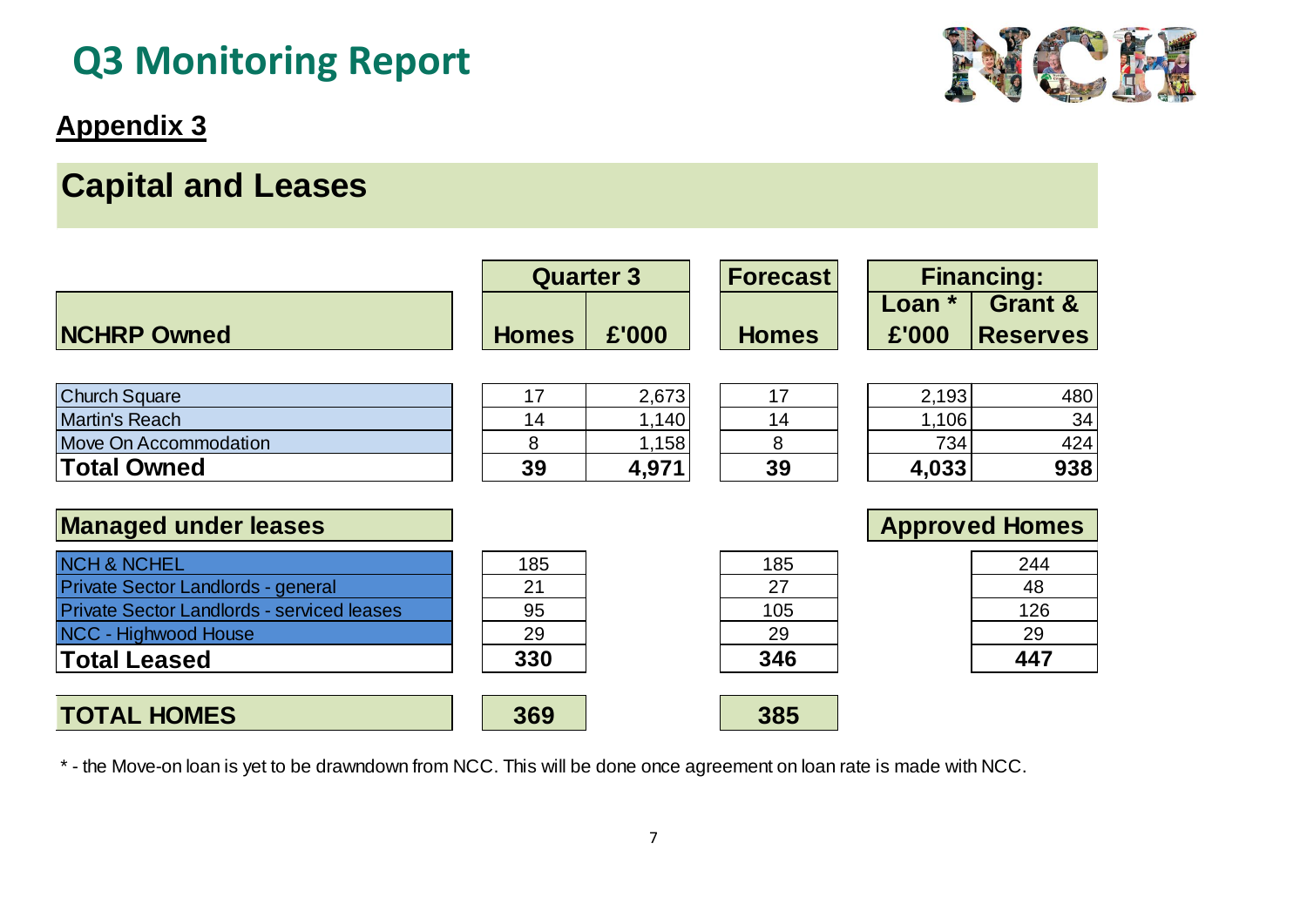

#### **Q3 Performance Monitoring**

THE NCH Registered Provider Board oversees performance of the activities of the NCH RP. The attached report shows the current performance for the properties for which the RP has overall management responsibility.

This report shows performance for the year up to December 2021.

The report has been broken down to show performance by the three groups, permanent housing, temporary housing and NCH social rent properties.

NCHRP has 369 properties that are used for the provision of housing and has management oversight for a further 120 NCH Ltd Social Rent properties. This total can be broken down into three very different types of property – 50 permanent homes, 319 temporary homes and 120 NCH social rent properties.

We have included information showing how the performance compares with other organisations who benchmark through Housemark, where this is available.

Most of the measures are above target. Whilst rent collection continues to be below target, the rationale for this is primarily a housing benefit issue which is further explained in the commentary below. Due to the small number of properties in the portfolio there is always the potential for fluctuations in the results. This is evident for example where the Average Relet Time (ART) for Social rent properties stands at 60 days which relates to 1 property being let in the first quarter.

Data in the report includes:

- Stock
- Complaints
- Rent Collection
- Re-let and empty property data

An annual survey is currently underway of NCHRP tenants providing customer satisfaction information. Once this information is available, this will be reported to the Board.

Performance will continue to be managed robustly at a local level and managers shall implement actions to address underperformance.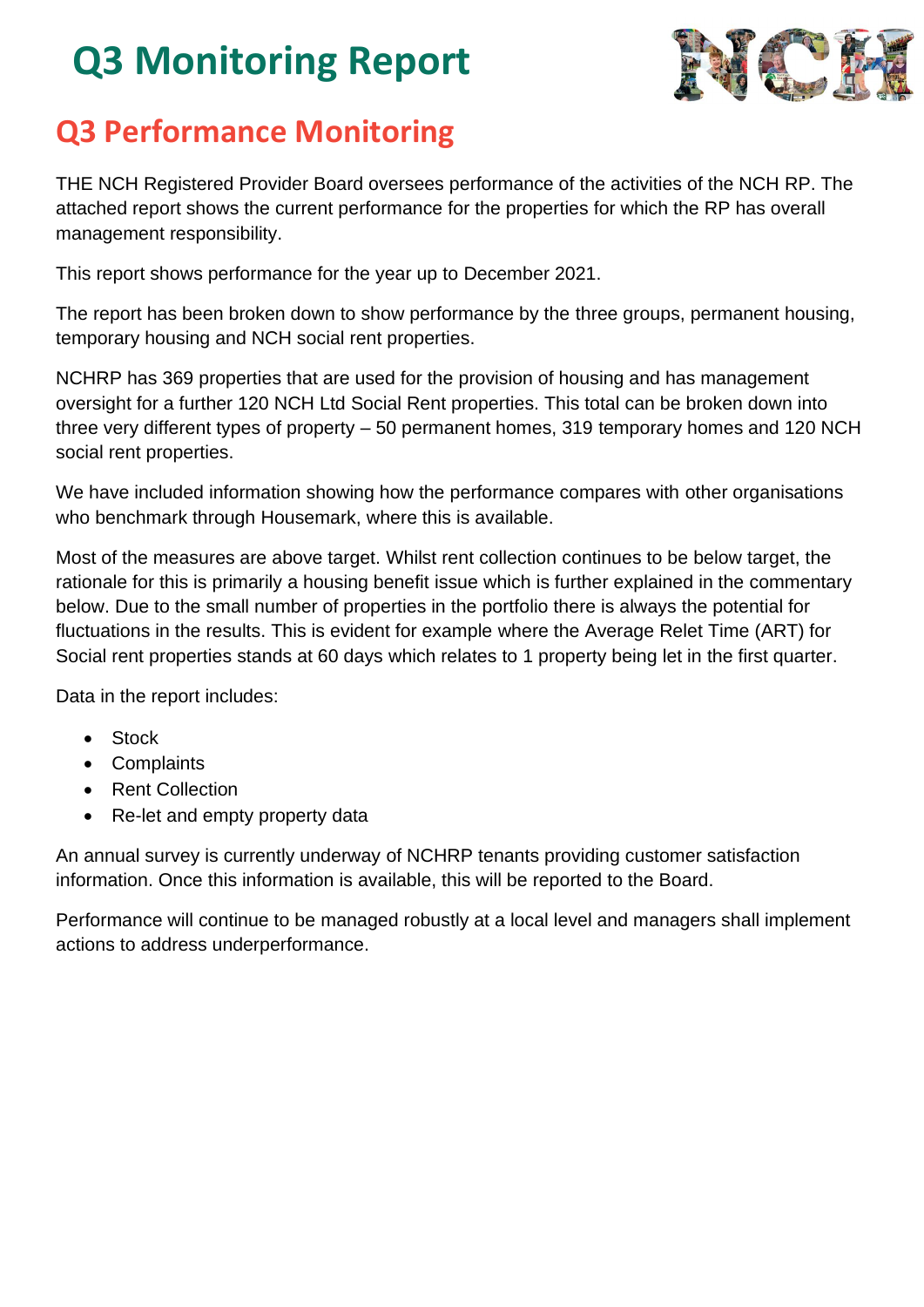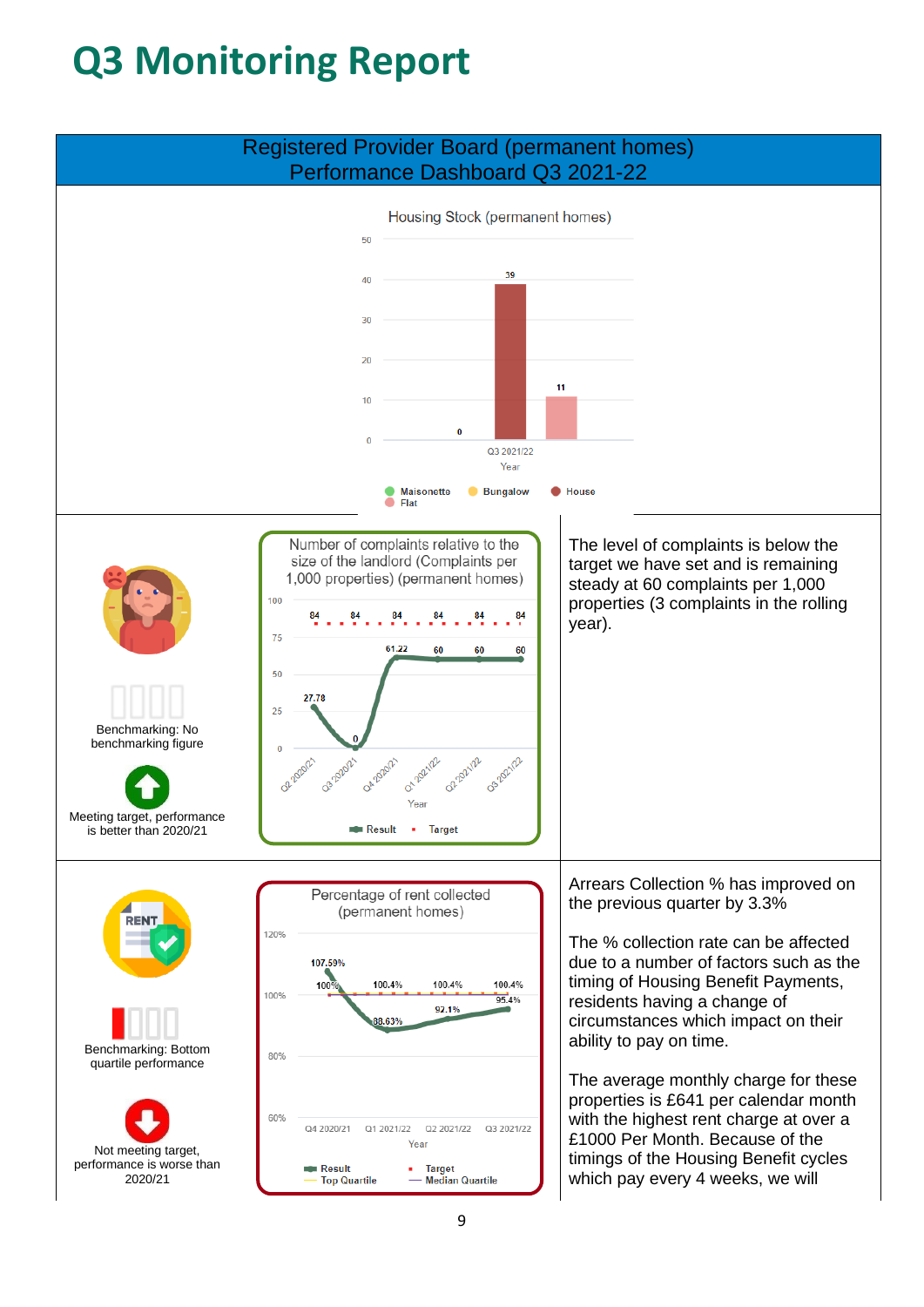|                                                                                                  | receive 13 payments through a 12-                                                                                                                                                                                                                                                                                                                                                                                                                                                                                                                                      |
|--------------------------------------------------------------------------------------------------|------------------------------------------------------------------------------------------------------------------------------------------------------------------------------------------------------------------------------------------------------------------------------------------------------------------------------------------------------------------------------------------------------------------------------------------------------------------------------------------------------------------------------------------------------------------------|
|                                                                                                  | month period.                                                                                                                                                                                                                                                                                                                                                                                                                                                                                                                                                          |
|                                                                                                  | Arrears will remain on the account until<br>the thirteenth payment of Housing<br>Benefit is received at the end of the<br>financial year.                                                                                                                                                                                                                                                                                                                                                                                                                              |
|                                                                                                  | The % collection rate can be affected<br>due to a number of factors such as the<br>timing of Housing Benefit Payments,<br>residents having a change of<br>circumstances which impact on their<br>ability to pay whilst relevant claims for<br>benefits are processed.<br>We are continuing to see significant<br>numbers of residents claiming Universal<br>Credit (UC).<br>The increase in the cost of living and<br>the removal of the £20 uplift in UC has<br>resulted in a number of financial<br>difficulties with our residents struggling<br>to make ends meet. |
|                                                                                                  | Data from HouseMark Autumn<br>Quarterly Forecast suggest that arrears<br>are 30% higher than pre pandemic<br>levels, and will not return to these levels<br>in the short term.                                                                                                                                                                                                                                                                                                                                                                                         |
|                                                                                                  |                                                                                                                                                                                                                                                                                                                                                                                                                                                                                                                                                                        |
| 80<br>60<br>40                                                                                   | Full average relet time - Calendar<br>Our year one Corporate Plan target is<br>days (permanent homes)<br>to achieve an average relet time (ART)<br>of 30 days. Robust performance<br>management is in place with daily<br>dialogue between all team members to<br>ensure homes are let as swiftly as<br>possible.                                                                                                                                                                                                                                                      |
| Benchmarking: Top quartile<br>18.02<br>20<br>performance<br>$\Omega$                             | 30<br>9 RP permanent homes were let during<br>25<br>the first three quarters of 2021/22 with<br>an average turnaround of 6.9 days.<br>6.9<br>4.53                                                                                                                                                                                                                                                                                                                                                                                                                      |
| 2019/20<br>Meeting target, performance<br>is worse than 2020/21<br>■ Result<br>- Median Quartile | 2020/21<br>2021/22<br>Year<br>There are currently 2 RP permanent<br>- Top Quartile<br>voids. Work is being prioritised to<br>• Target<br>minimise void time and identify new<br>tenants through the Housing First<br>programme.                                                                                                                                                                                                                                                                                                                                        |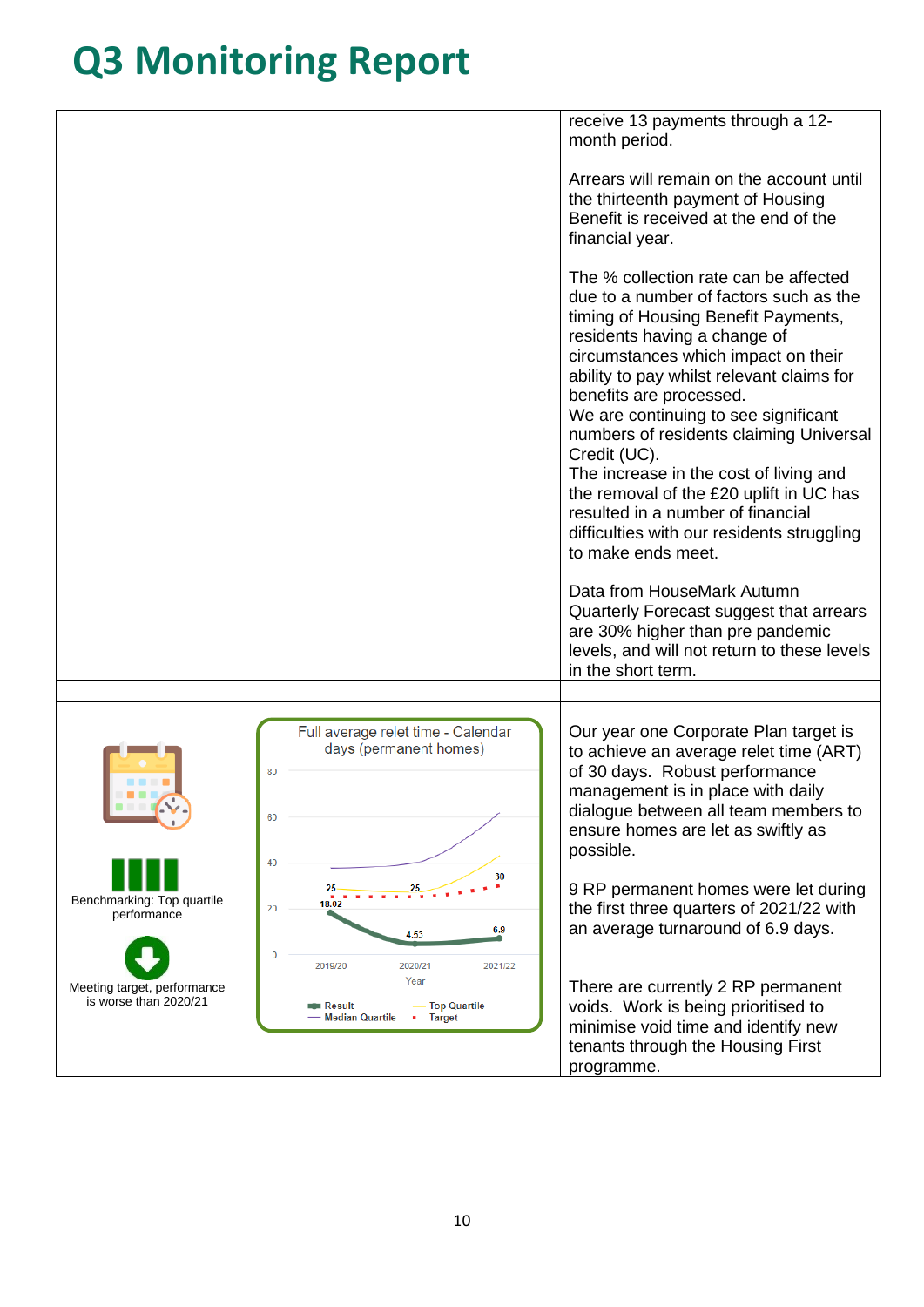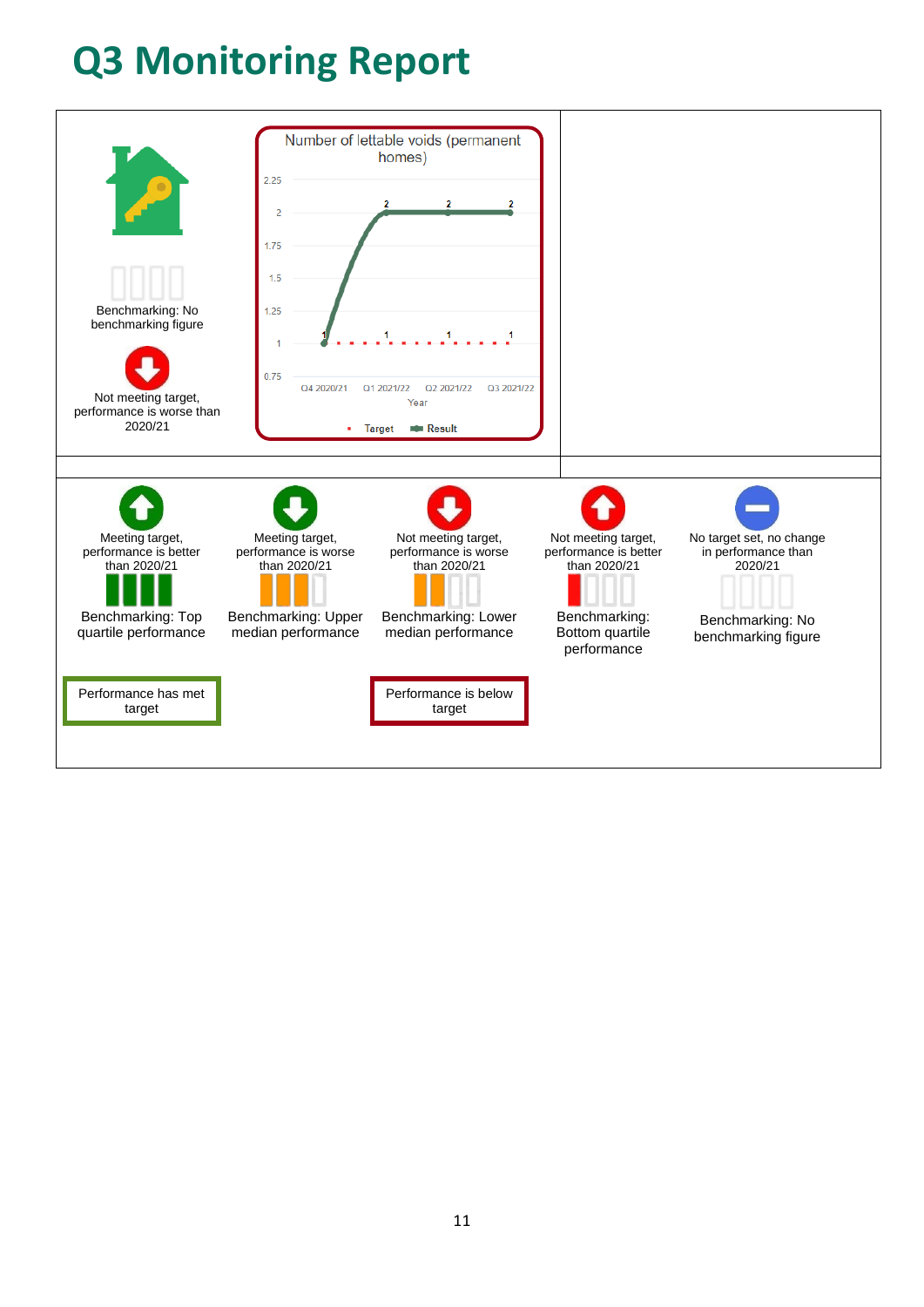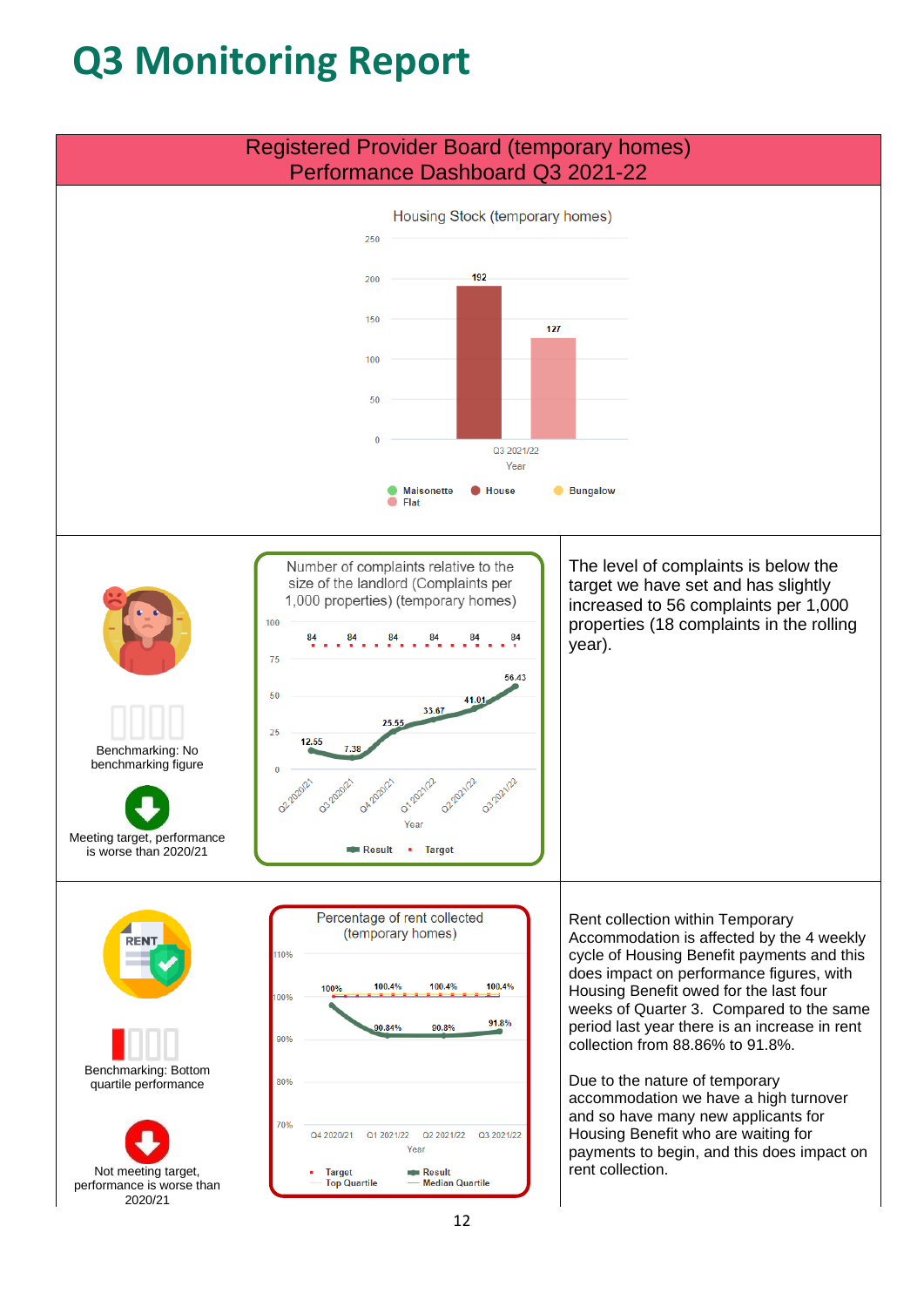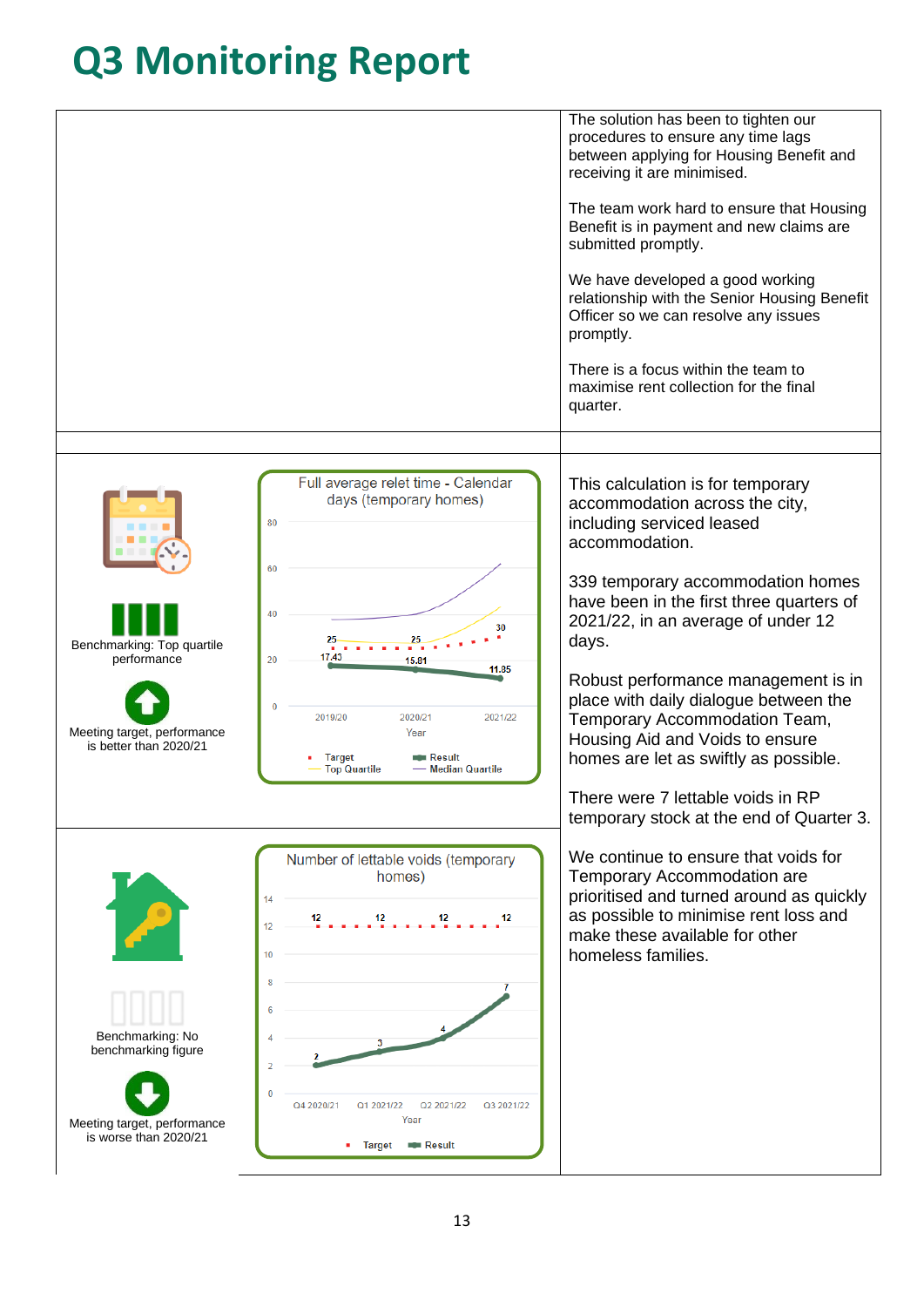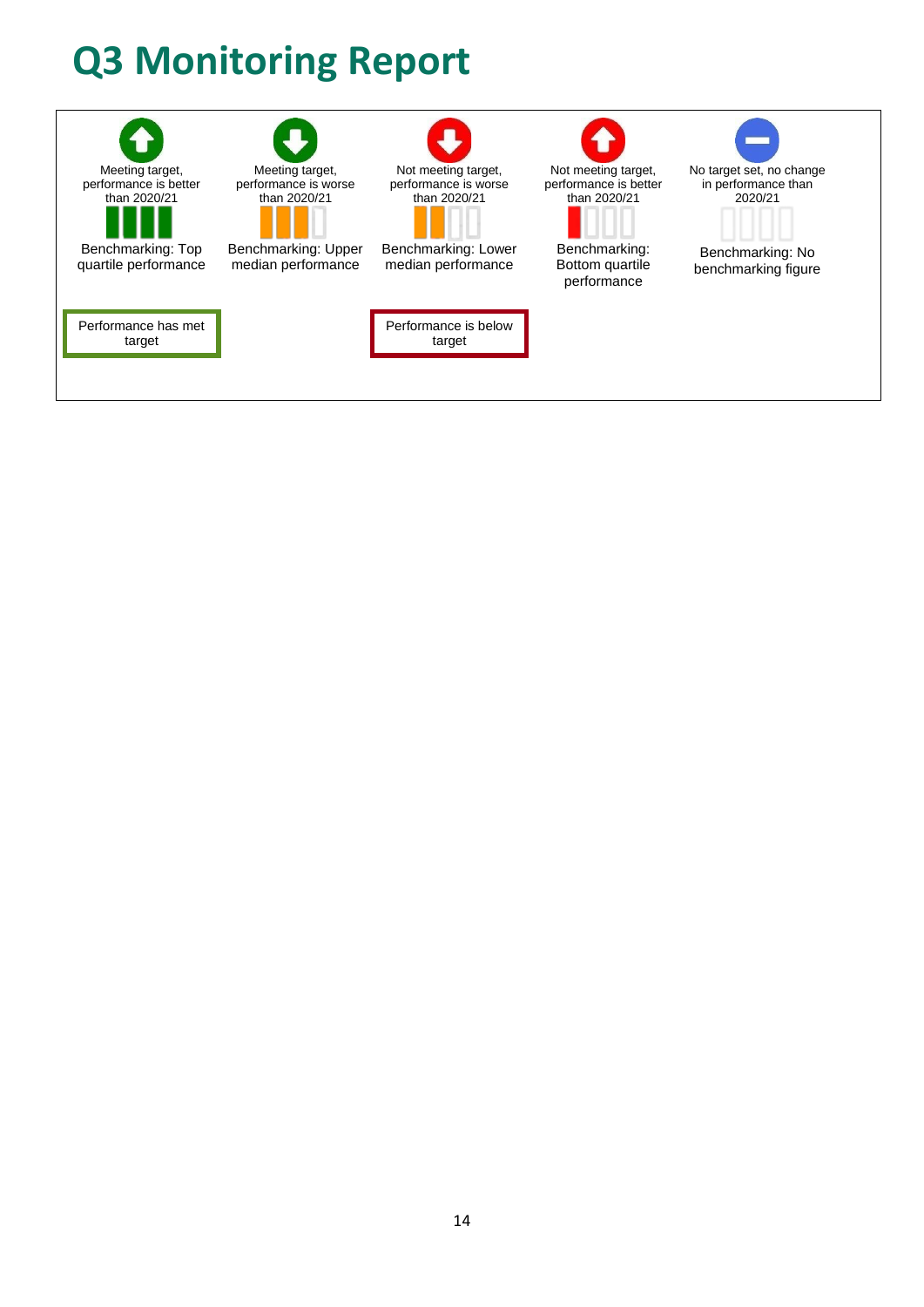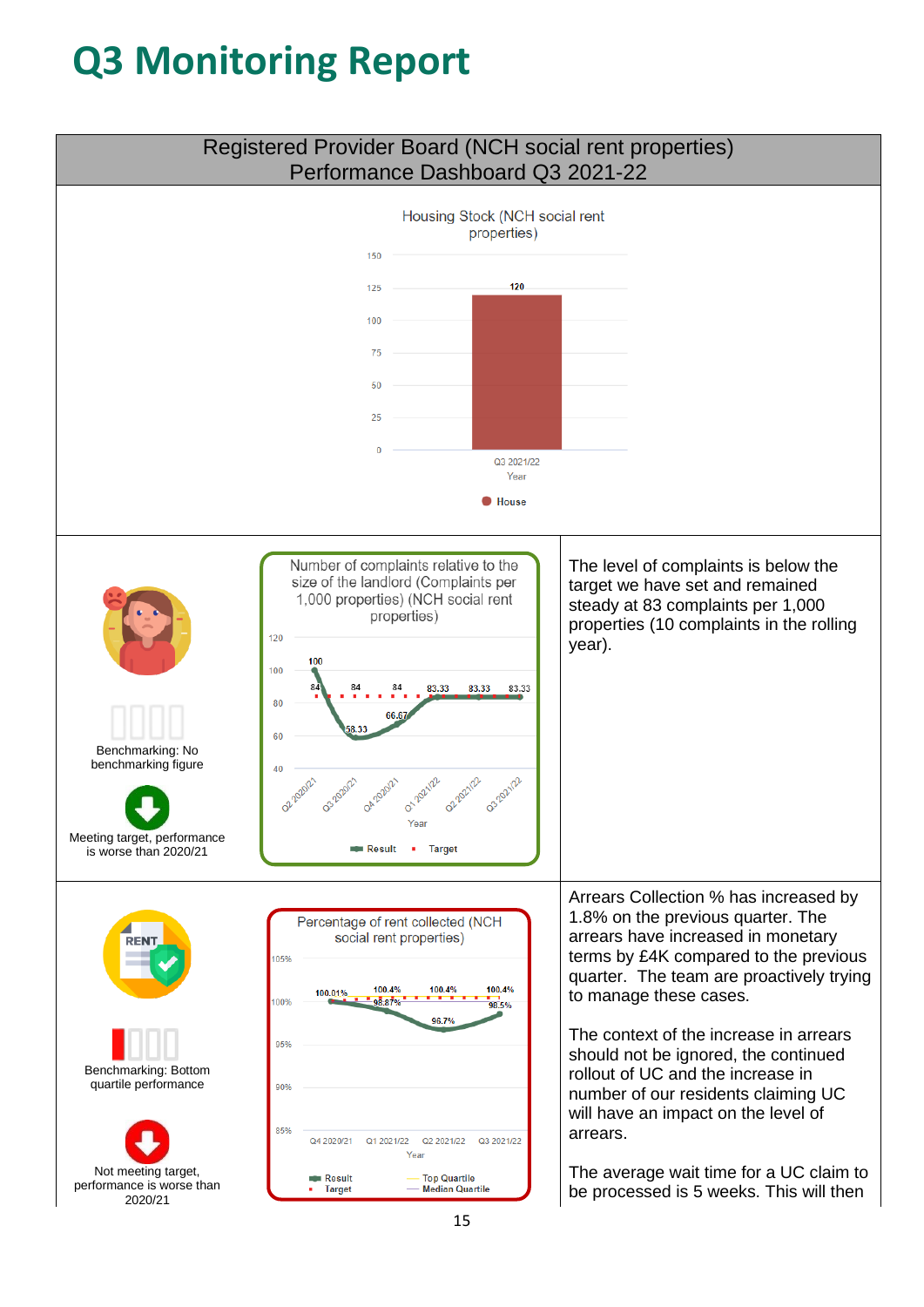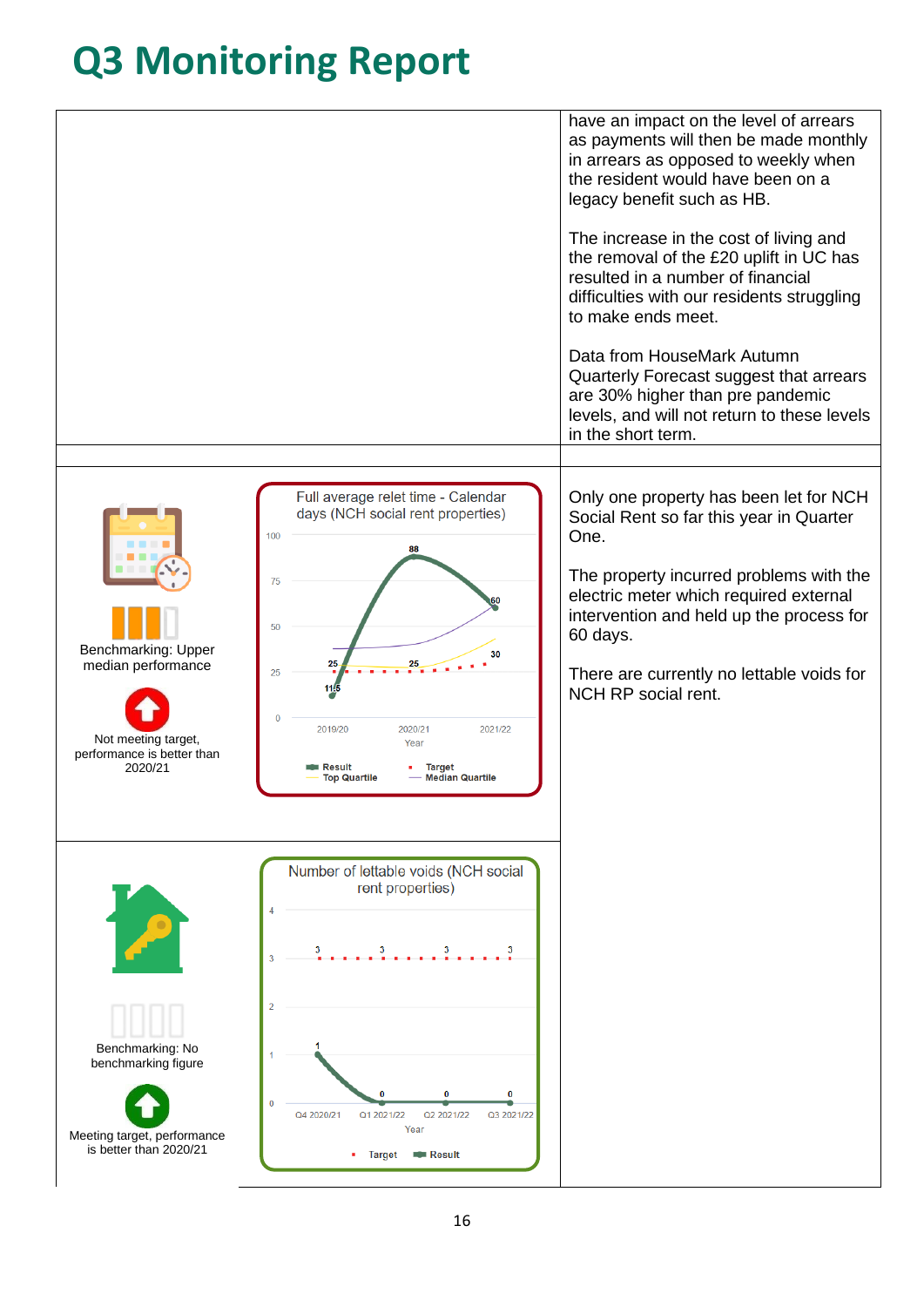

#### **Q3 NCHRP Stock Compliance Dashboard Monitoring**

NCHRP has responsibility for ensuring that all of the homes and properties it owns and manages, meet current regulations. The Group Board has approved the Building Safety Compliance Policy and each constituent Board is responsible for monitoring compliance of the properties it owns or manages.

NCH is committed to establishing, implementing and maintaining a policy of continuous improvement and performance of its Compliance related duties concerning Gas Safety, Fire Safety, Control of Legionella and Water Hygiene, Asbestos, Electrical Safety and Lifting Equipment.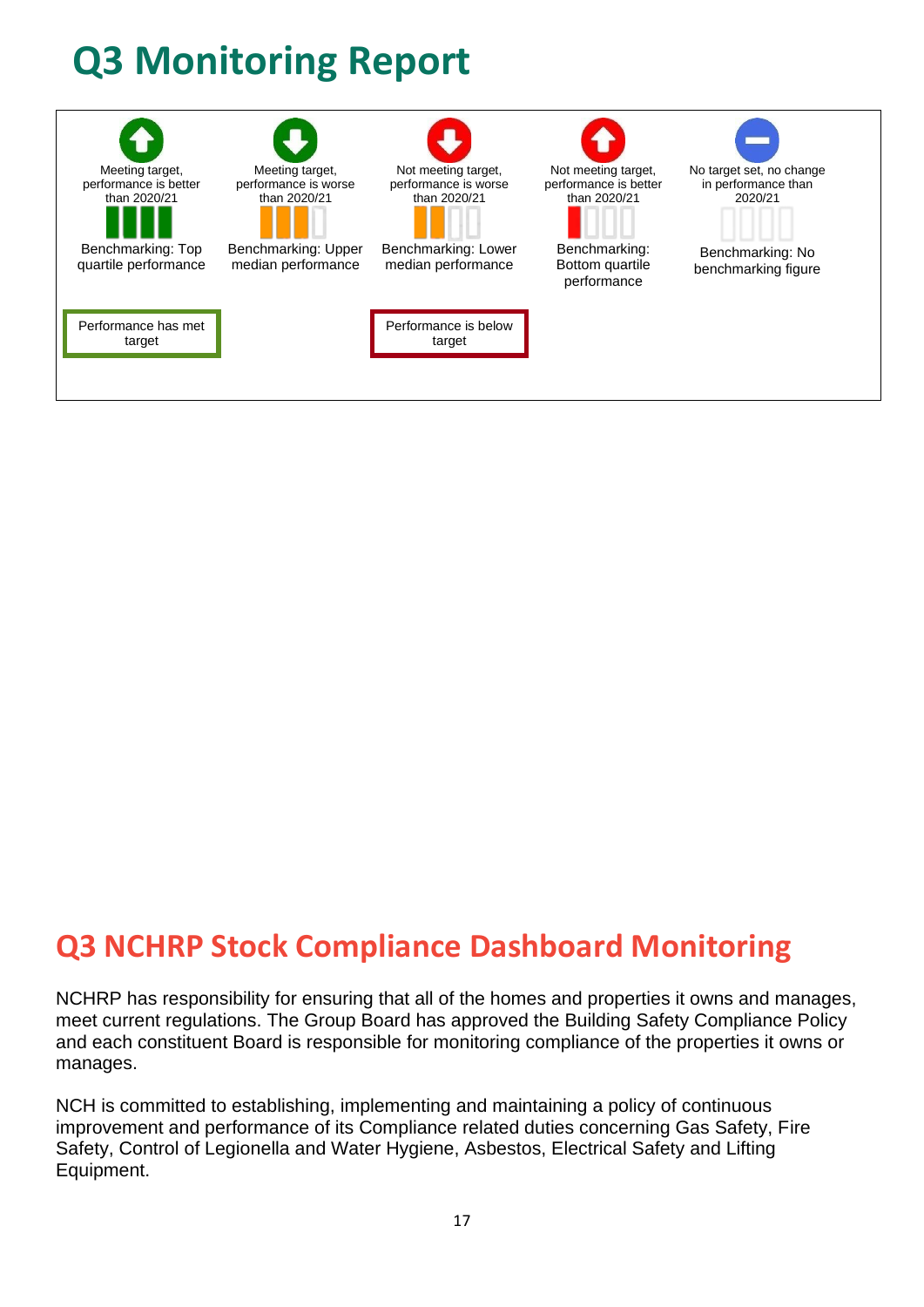It is important that Boards have the appropriate controls and reporting in place to ensure effective oversight and compliance to give them assurance of compliance across the stock that NCH manages.

In light of this, a fit for purpose, robust, balanced dashboard with commentary has been developed to give the board assurance that compliance is being managed across the stock and therefore allow the appropriate challenge, at Board level.

The dashboard reports on the 'Big 6' compliance areas in line with NCH recently agreed Building Safety Compliance Policy. The dashboard includes the following:

- Total number of properties affected by each compliance checking programme
- Total number of properties complying
- Percentage of properties with a valid inspection record (level of compliance & non compliance)
- Percentage compliance last reported
- Trend since previous report
- Servicing frequency (in line with Building Safety Compliance Policy)
- Responsible area
- Comments/narrative explaining any non-compliance, action to be taken and agreed timescales/outcomes
- Red & Green (compliant/non-compliant) indicators